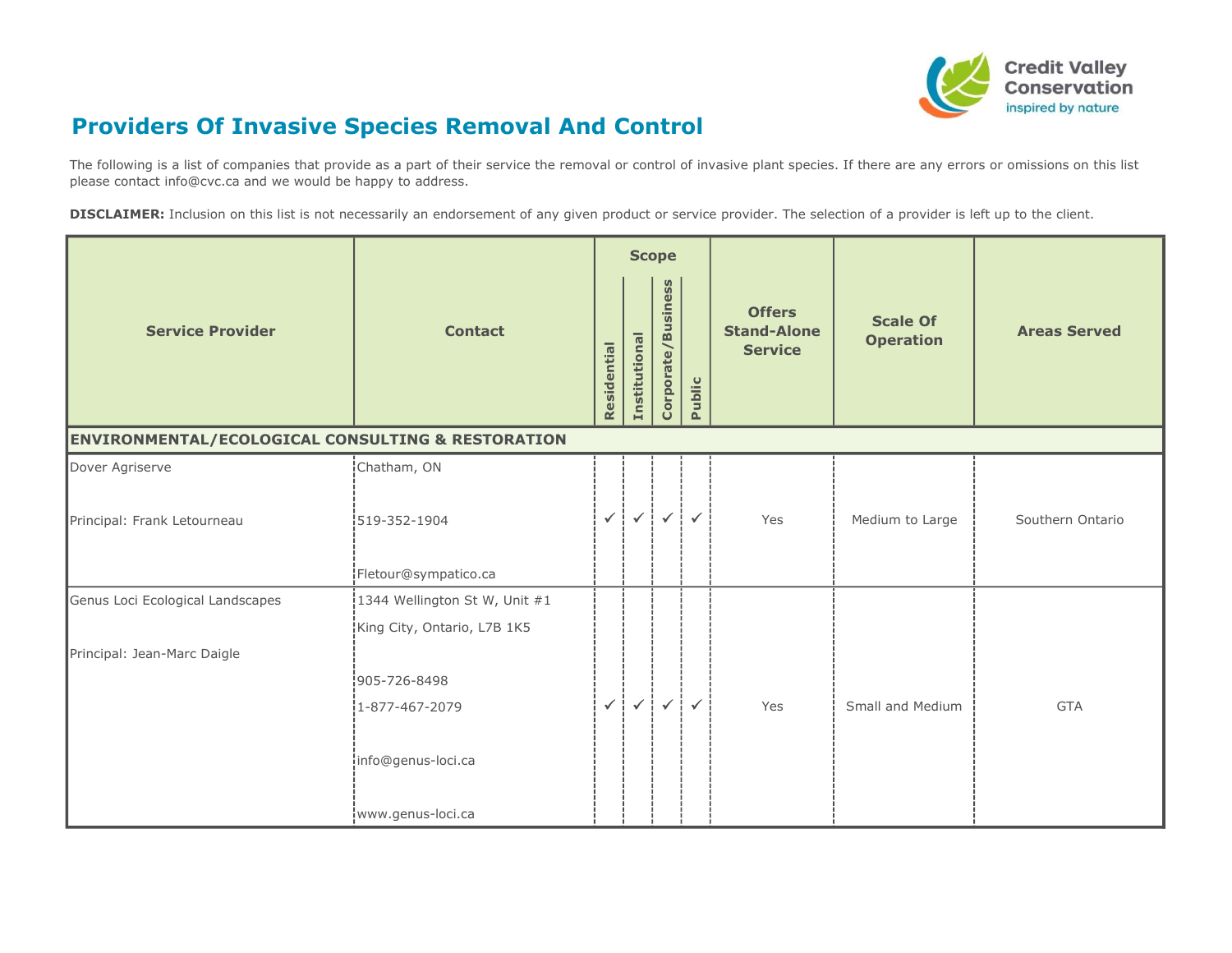| <b>Giles Restoration Services</b>                              | 226-567-0537               |              |              |                                        |              |                                                                     |                          |                  |
|----------------------------------------------------------------|----------------------------|--------------|--------------|----------------------------------------|--------------|---------------------------------------------------------------------|--------------------------|------------------|
| Principal: Eric Giles                                          | gilesrestoration@gmail.com | $\checkmark$ | $\prec^+$    | $\checkmark$                           | $\checkmark$ | Yes                                                                 | Large                    | Southern Ontario |
|                                                                | www.gilesrestoration.com   |              |              |                                        |              |                                                                     |                          |                  |
| Gotfryd Group Landscape Architects                             | 3727 Chesswood Dr.         |              |              |                                        |              |                                                                     |                          |                  |
| Applied Ecologists, Land Planners,                             | Toronto, ON, M3J 2P6       |              |              |                                        |              |                                                                     |                          |                  |
| Design Consultants<br>Principal: Henry Gotfryd & Arnie Gotfryd | 416-398-2007               | $\checkmark$ |              | $\checkmark$ $\checkmark$ $\checkmark$ |              | No, part of a<br>larger property<br>management                      | Any scale                | Ontario          |
|                                                                | mail@gotfryd.com           |              |              |                                        |              | project only.                                                       |                          |                  |
|                                                                | www.gotfryd.com            |              |              |                                        |              |                                                                     |                          |                  |
| Invasive Phragmites Control Centre                             | PO Box 245                 |              |              |                                        |              |                                                                     |                          |                  |
|                                                                | Langton, ON, NOE 1G0       |              |              |                                        |              | Yes, Not for profit                                                 |                          |                  |
| Principal: Janice Gilbert                                      | 519-410-1410               |              | $\checkmark$ |                                        | $\checkmark$ | aimed at providing!<br>environmentally<br>responsible<br>Phragmites | Any scale                | Ontario          |
|                                                                | janicegilbert@rogers.com   |              |              |                                        |              | advice,<br>management<br>plans, and control.                        |                          |                  |
|                                                                | www.phragcontrol.com       |              |              |                                        |              |                                                                     |                          |                  |
| Kayanase                                                       | 993 Highway 54             |              |              |                                        |              |                                                                     |                          |                  |
|                                                                | PO Box 820                 |              |              |                                        |              |                                                                     |                          |                  |
| Principal: Carole Smith                                        | Ohsweken, ON, N0A 1M0      |              |              |                                        |              |                                                                     |                          |                  |
|                                                                | 519-770-0013               |              |              |                                        |              | Yes, project must                                                   |                          |                  |
|                                                                | 519-751-0568               |              | $\checkmark$ | $\checkmark$ :                         | $\checkmark$ | be of sufficient<br>size.                                           | Medium to Large<br>areas | Southern Ontario |
|                                                                | carole@kayanase.ca         |              |              |                                        |              |                                                                     |                          |                  |
|                                                                | sales@kayanase.ca          |              |              |                                        |              |                                                                     |                          |                  |
|                                                                | www.kayanase.ca            |              |              |                                        |              |                                                                     |                          |                  |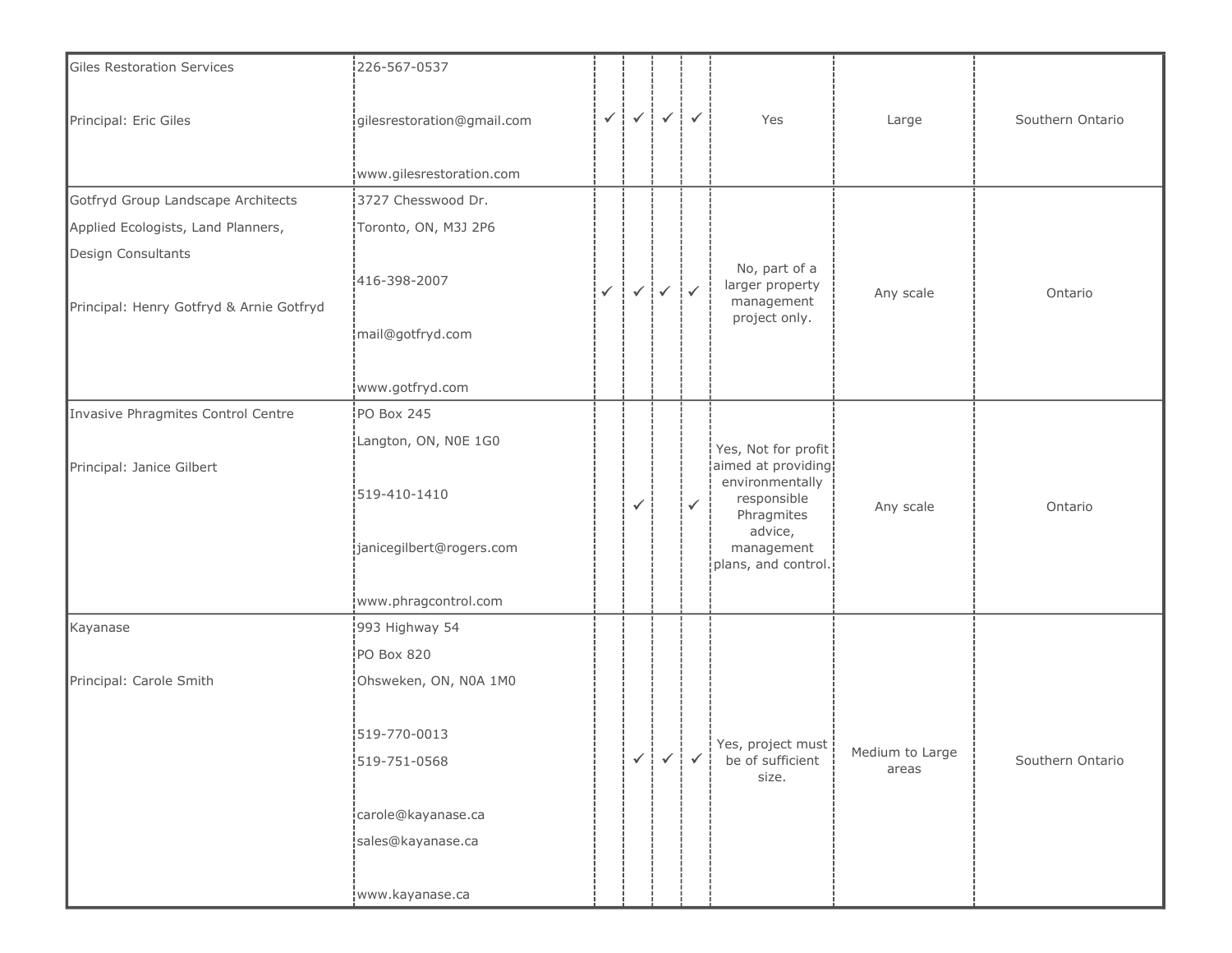| Peterson Environmental Management &                         | 59 Essex St.                                           |              |                                                                  |              |              |                                                                 |           |                                                               |
|-------------------------------------------------------------|--------------------------------------------------------|--------------|------------------------------------------------------------------|--------------|--------------|-----------------------------------------------------------------|-----------|---------------------------------------------------------------|
| Landscape Architecture                                      | Guelph, ON, N1H 3K9                                    |              |                                                                  |              |              |                                                                 |           |                                                               |
| Principal: Brad Peterson                                    | 519-763-5260<br>edc@sentex.net <br>www.bradpeterson.ca |              | $\checkmark$ $\checkmark$ $\checkmark$ $\checkmark$              |              |              | No, part of a<br>larger property<br>management<br>project only. | Any scale | Toronto, Oakville,<br>Mississauga, Guelph,<br>Brantford, etc. |
| <b>Restoration Artists</b>                                  | Newmarket                                              |              |                                                                  |              |              |                                                                 |           |                                                               |
| Invasive Species Experts                                    |                                                        |              |                                                                  |              |              |                                                                 |           |                                                               |
| Principal: Kevin Demille                                    | 289-380-2900                                           |              | $\checkmark$ $\checkmark$ $\checkmark$ $\checkmark$ $\checkmark$ |              |              | Yes, project must<br>be of sufficient<br>size.                  | Any scale | Southern Ontario                                              |
|                                                             | kevindemille@rest-art.ca                               |              |                                                                  |              |              |                                                                 |           |                                                               |
|                                                             | www.rest-art.ca                                        |              |                                                                  |              |              |                                                                 |           |                                                               |
| St. Williams Nursery and                                    | 885 Hwy 24                                             |              |                                                                  |              |              |                                                                 |           |                                                               |
| Ecological Centre                                           | P.O. Box 150                                           |              |                                                                  |              |              |                                                                 |           |                                                               |
|                                                             | St. Williams, ON, NOE 1P0                              |              |                                                                  |              |              | Inquire. Prefer it<br>to be part of a                           |           |                                                               |
| Principal: Allan Arthur                                     |                                                        | $\checkmark$ | $\checkmark$ !                                                   | $\checkmark$ | $\checkmark$ | larger restoration<br>or management                             | Inquire   | CVC watershed<br>(Halton/Peel Region)                         |
|                                                             | 519-586-9116]                                          |              |                                                                  |              |              | program, but may                                                |           |                                                               |
|                                                             | $1 - 866 - 640 - 8733$                                 |              |                                                                  |              |              | consider smaller<br>contracts.                                  |           |                                                               |
|                                                             |                                                        |              |                                                                  |              |              |                                                                 |           |                                                               |
|                                                             | info@stwilliamsnursery.com                             |              |                                                                  |              |              |                                                                 |           |                                                               |
| Sustainable Roots Ecological Restoration Inc. 3250 North Rd |                                                        |              |                                                                  |              |              |                                                                 |           |                                                               |
|                                                             | Whitevale, ON, L0H 1M0                                 |              |                                                                  |              |              |                                                                 |           |                                                               |
| Principal: Andrew Ince and Reid Williamson                  | 416-357-4015                                           | $\checkmark$ | $\checkmark$                                                     | $\checkmark$ | $\checkmark$ | Yes                                                             | Any scale | Southern Ontario                                              |
|                                                             | www.sustainablerootseco.com                            |              |                                                                  |              |              |                                                                 |           |                                                               |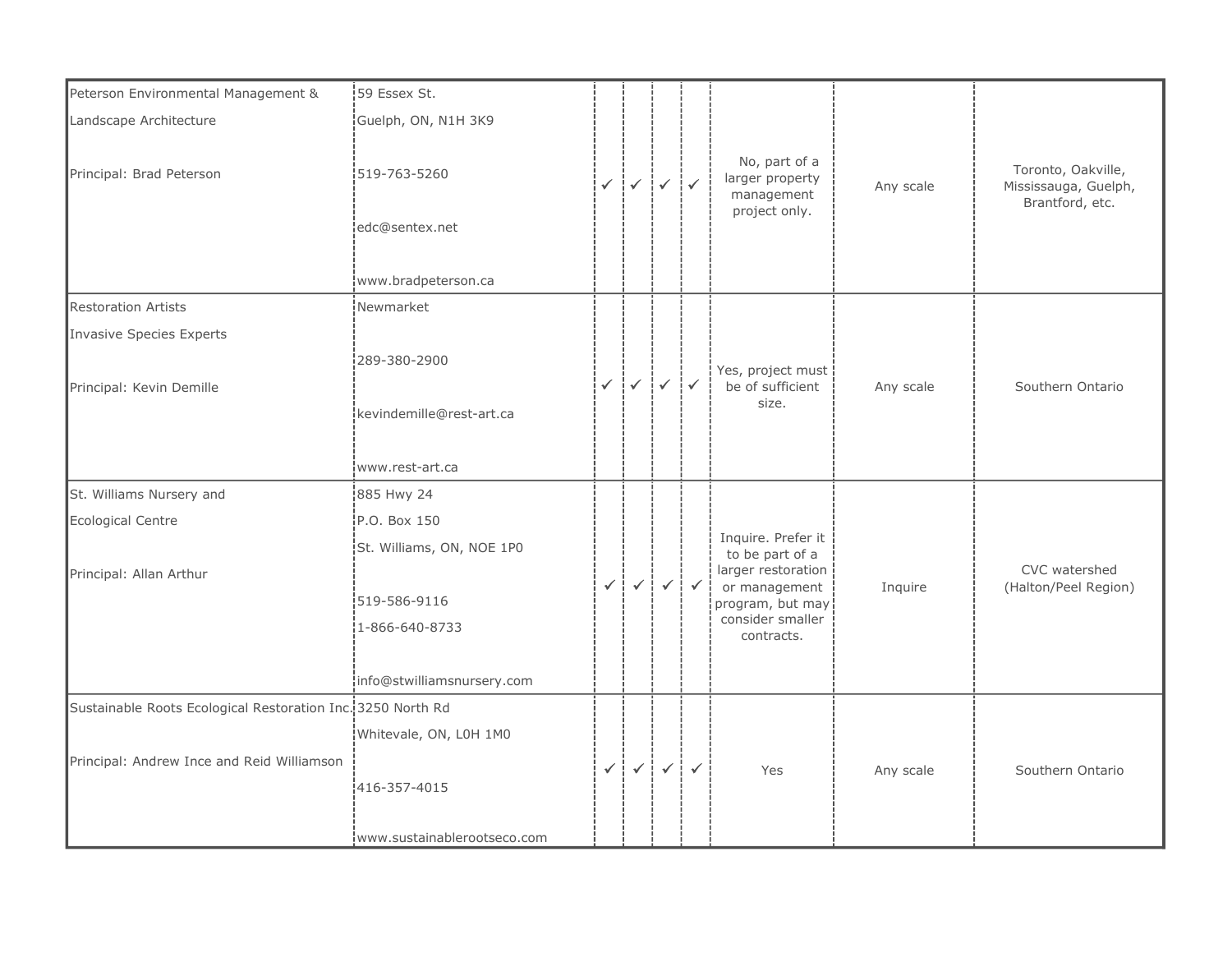| Thompson Environmental Planning              | 318 Misty Cresent                     |                |                                                                  |                                                     |                     |                                     |                           |                                                  |
|----------------------------------------------|---------------------------------------|----------------|------------------------------------------------------------------|-----------------------------------------------------|---------------------|-------------------------------------|---------------------------|--------------------------------------------------|
| & Design Ltd.                                | Kitchener, Ontario                    |                |                                                                  |                                                     |                     |                                     |                           |                                                  |
| Principal: Jeff Thompson                     | 519-746-4021<br>j.thompso1@bellnet.ca | $\checkmark$ i |                                                                  | $\checkmark$ $\checkmark$ $\checkmark$ $\checkmark$ | $\checkmark$        | Yes                                 | Any scale                 | Southern Ontario                                 |
| Wild Canada Ecological Consulting            | #75 - 39th St. N.                     |                |                                                                  |                                                     |                     |                                     |                           |                                                  |
|                                              | Wasaga Beech, ON, L9Z 2A3             |                |                                                                  |                                                     |                     |                                     |                           |                                                  |
| Principal: Scott Martin                      |                                       |                |                                                                  |                                                     |                     | Must be part of a                   |                           |                                                  |
|                                              | 705-429-4936                          |                | $\checkmark$ $\checkmark$ $\checkmark$ $\checkmark$ $\checkmark$ |                                                     |                     | larger restoration<br>or management | Medium to Larger<br>areas | Central and Southern<br>Ontario, Cottage Country |
|                                              | info@wildcanada.ca                    |                |                                                                  |                                                     |                     | program.                            |                           |                                                  |
|                                              | www.wildcanada.ca                     |                |                                                                  |                                                     |                     |                                     |                           |                                                  |
| <b>FORESTRY CONSULTING &amp; RESTORATION</b> |                                       |                |                                                                  |                                                     |                     |                                     |                           |                                                  |
| Bartram Woodlands Forestry Services          | 7087 Fife Road,                       |                |                                                                  |                                                     |                     |                                     |                           |                                                  |
|                                              | Guelph, ON, N1H 6J4                   |                |                                                                  |                                                     |                     |                                     |                           |                                                  |
| Principal: Dave Bartram                      | 519-836-8774                          | $\checkmark$   | $\checkmark$                                                     | $\checkmark$                                        | $\checkmark$        | Yes                                 | Any scale                 | South Western and South<br>Central Ontario       |
|                                              | www.bartramwoodlands.ca               |                |                                                                  |                                                     |                     |                                     |                           |                                                  |
| Brinkman & Associates Reforestation Ltd.     | 520 Sharpe Street                     |                |                                                                  |                                                     |                     |                                     |                           |                                                  |
| Brinkman Living Infrastructure Ltd.          | New Westminster, BC, V3M 4R2          |                |                                                                  |                                                     |                     |                                     |                           |                                                  |
| Principal: Michael Fisher and John Grindon   | 1416-559-8804                         |                |                                                                  |                                                     |                     |                                     |                           |                                                  |
|                                              | 778-229-3599                          |                |                                                                  |                                                     |                     |                                     |                           |                                                  |
|                                              |                                       | $\checkmark$ : |                                                                  | $\checkmark$ $\checkmark$ $\checkmark$              | $\mathcal{A}^{\pm}$ | Yes                                 | Any scale                 | CVC watershed<br>(Halton/Peel Region)            |
|                                              | .<br>john_grindo@brinkman.ca          |                |                                                                  |                                                     |                     |                                     |                           |                                                  |
|                                              | michael_fischer@brinkman.ca           |                |                                                                  |                                                     |                     |                                     |                           |                                                  |
|                                              | www.livinginfrastructure.ca           |                |                                                                  |                                                     |                     |                                     |                           |                                                  |
|                                              | www.brinkman.ca                       |                |                                                                  |                                                     |                     |                                     |                           |                                                  |